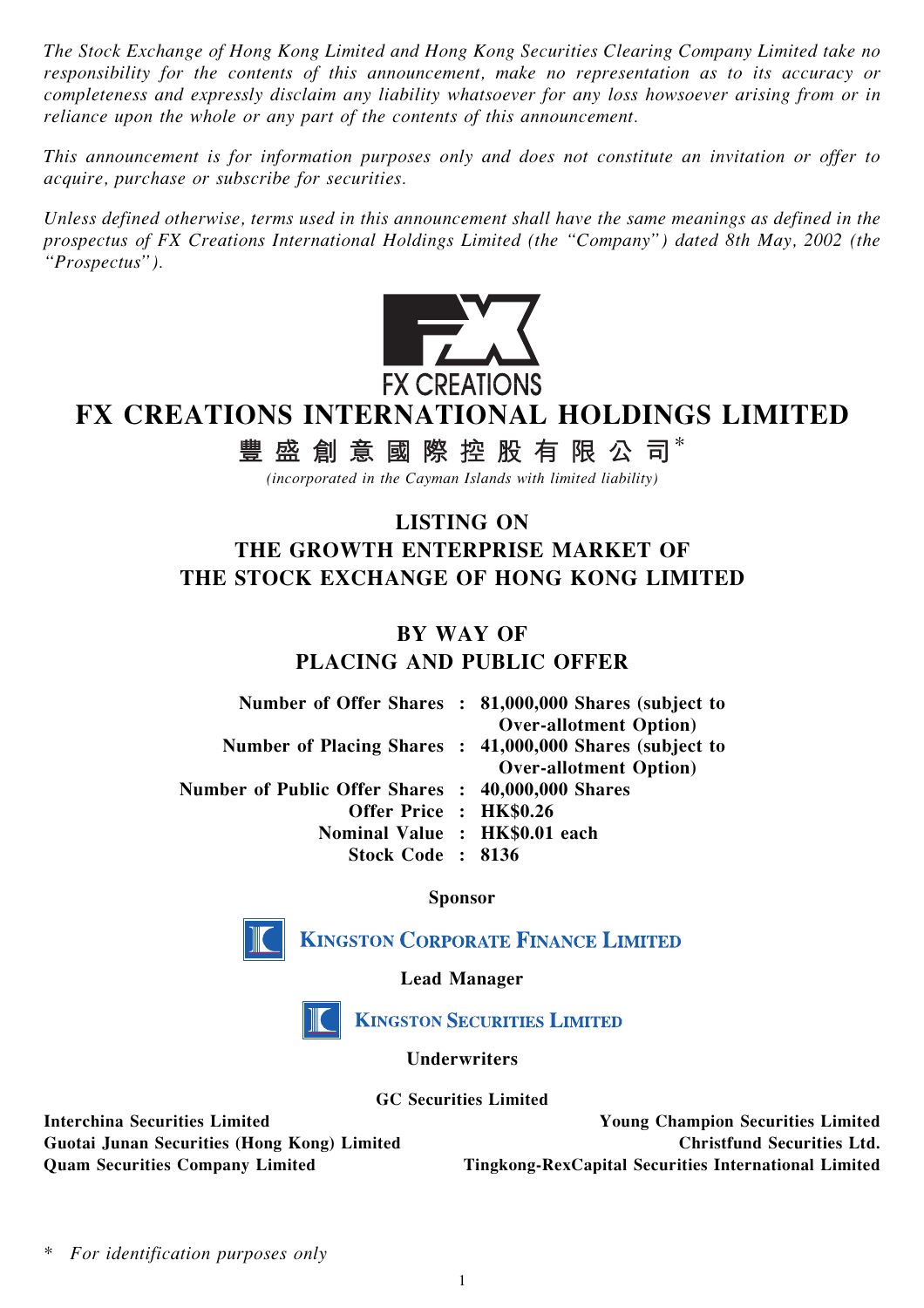### **SUMMARY**

- . The Offer Price was agreed between the Sponsor (for and on behalf of the Underwriters) and the Company at HK\$0.26 per Share on 13th May, 2002.
- . A total of 156 valid applications pursuant to the Public Offer made on the WHITE and YELLOW application forms for a total of 41,944,000 Public Offer Shares have been received, equivalent to about 1.05 times of the total number of 40,000,000 Public Offer Shares initially available for subscription under the Public Offer.
- . The initial 41,000,000 Placing Shares available under the Placing were oversubscribed. Applications for a total number of 155,800,000 Placing Shares have been received, equivalent to about 3.8 times of the total number of 41,000,000 Placing Shares initially available for subscription under the Placing. The initial 41,000,000 Placing Shares have been allotted in full.
- . The Company has granted the Over-allotment Option to Kingston Securities (for and on behalf of the Placing Underwriters) exercisable at any time within 30 days from the date of the Prospectus to require the Company to allot and issue at the Offer Price up to an aggregate of 12,150,000 additional Shares, representing approximately 15% of the number of Shares initially available under the Share Offer. As at the date of this announcement, the Over-allotment Option was not exercised.
- . Share certificates for Public Offer Shares allotted to applicants using WHITE application forms who have applied for less than 1,000,000 Public Offer Shares or those who have applied for 1,000,000 Public Offer Shares or more but have not marked on the application forms that they wish to collect their share certificates and/ or refund cheques (if any) in person will be posted to those entitled thereto to the address on the application form by ordinary post at their own risk on Thursday, 16th May, 2002.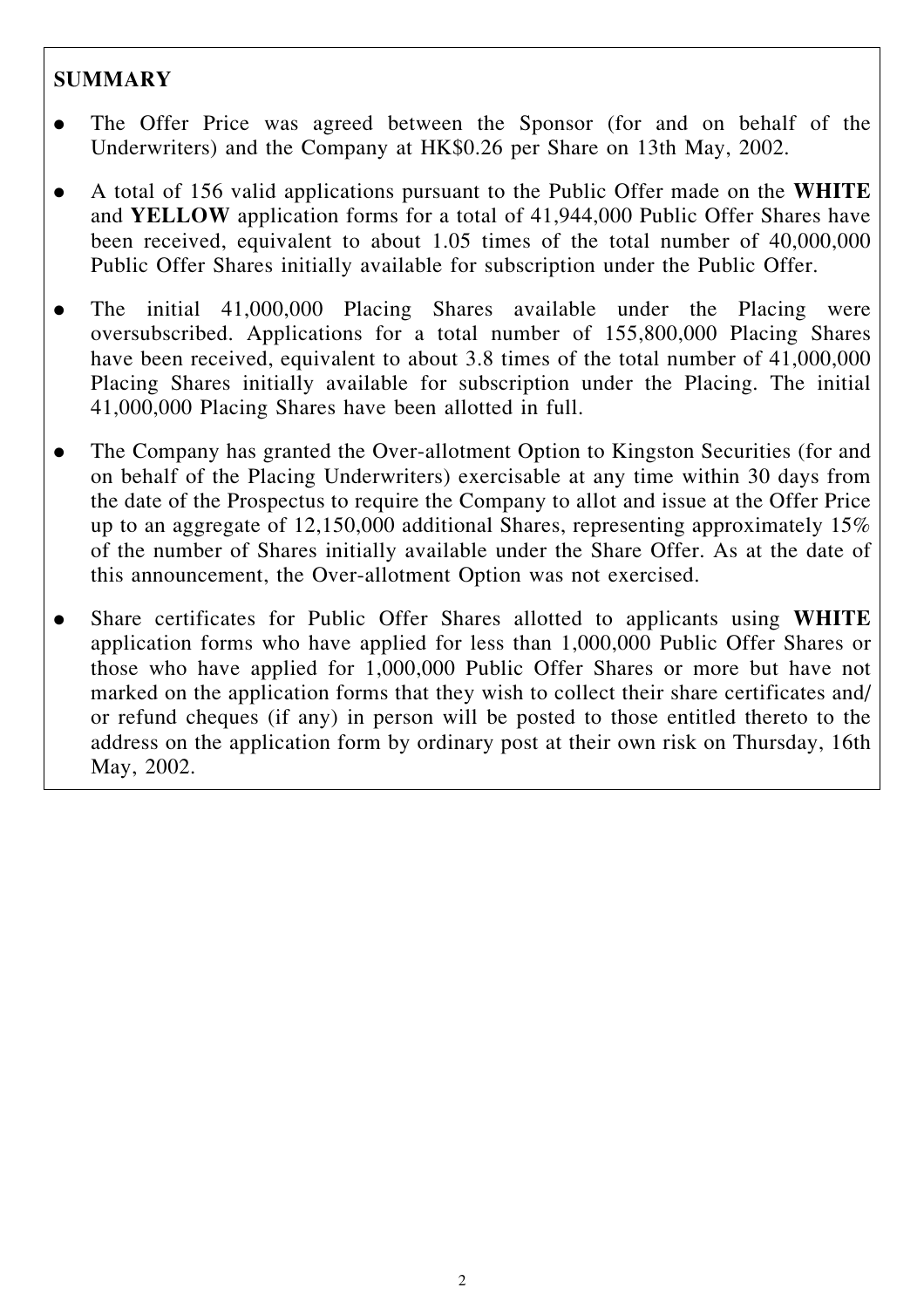- Share certificates for Public Offer Shares allotted to applicants using WHITE application forms who have applied for 1,000,000 Public Offer Shares or more and have marked on the application forms that they wish to collect their share certificates and/or refund cheques (if any) in person will be available for collection from 9: 00 a.m. to 1: 00 p.m. on Thursday, 16th May, 2002 from the Company's Hong Kong branch share registrar, Tengis Limited at 4th Floor, Hutchison House, 10 Harcourt Road, Central, Hong Kong. Any share certificates not collected within such time will be posted to those entitled thereto to the address on the application form shortly after the time specified for the collection on the date of despatch by ordinary post at their own risk.
- Share certificates for Public Offer Shares allotted to applicants using YELLOW application forms will be issued in the name of HKSCC Nominees Limited and are expected to be deposited directly into CCASS for credit to the applicants' CCASS investor participant stock accounts or their designated CCASS participants' stock accounts at the close of business on Thursday, 16th May, 2002.
- Refund cheques to applicants using WHITE or YELLOW application forms who have applied for less than 1,000,000 Public Offer Shares, or those who have applied for 1,000,000 Public Offer Shares or more but have not marked on the application forms that they wish to collect their refund cheques in person, or in the case of invalid applications, will be posted to those entitled thereto to the address on the application form by ordinary post at their own risk on Thursday, 16th May, 2002.
- Refund cheques to applicants using WHITE or YELLOW application forms who have applied for 1,000,000 Public Offer Shares or more and have marked on the application forms that they wish to collect their refund cheques in person will be available for collection from 9: 00 a.m. to 1: 00 p.m. on Thursday, 16th May, 2002 from the Company's Hong Kong branch share registrar, Tengis Limited at 4th Floor, Hutchison House, 10 Harcourt Road, Central, Hong Kong. Any refund cheques not collected within such time will be posted to those entitled thereto to the address on the application form shortly after the time specified for the collection on the date of despatch by ordinary post at their own risk.
- . Dealings in the Shares on GEM are expected to commence at 9: 30 a.m. on Tuesday, 21st May, 2002. If there is any change to the expected timetable, an announcement will be made by the Company on the GEM website at www.hkgem.com.

#### DETERMINATION OF THE OFFER PRICE

The Offer Price was agreed between the Sponsor (for and on behalf of the Underwriters), and the Company at HK\$0.26 per Share on 13th May, 2002.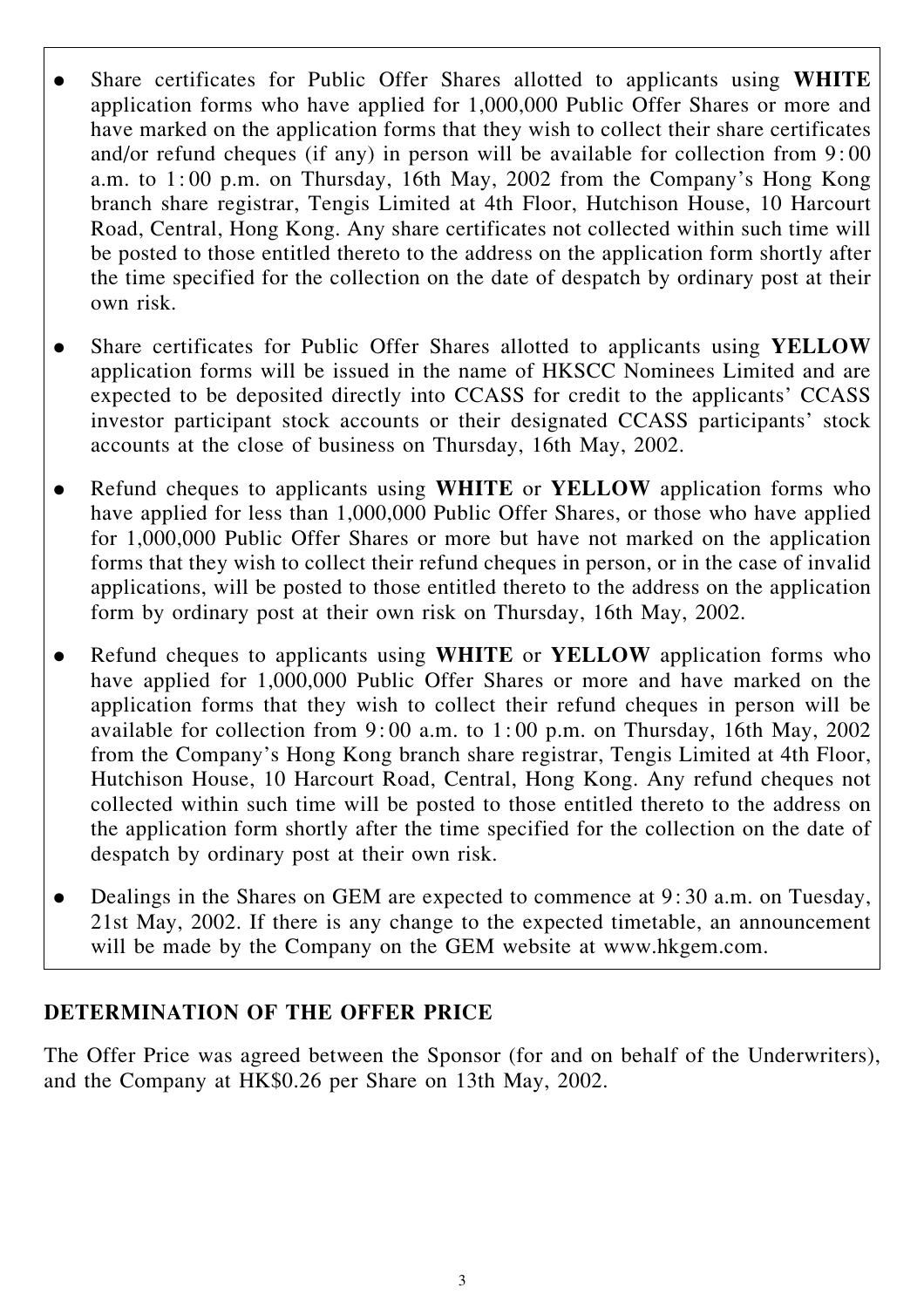#### APPLICATIONS RECEIVED UNDER THE SHARE OFFER

The Directors announce that as at the date of this announcement, a total of 156 valid applications had been received pursuant to the Public Offer on the WHITE and YELLOW application forms for a total of 41,944,000 Public Offer Shares, equivalent to about 1.05 times of the total number of 40,000,000 Public Offer Shares initially available for subscription under the Public Offer.

No multiple application and suspected multiple application has been found. No application for more than 100% of the Public Offer Shares available for subscription by the public has been received. The Public Offer Shares were allotted on the basis as set out in the Prospectus.

The Directors further announce that the initial 41,000,000 Placing Shares available under the Placing were oversubscribed. Applications for a total number of 155,800,000 Placing Shares have been received, equivalent to about 3.8 times of the total number of 41,000,000 Placing Shares initially available for subscription under the Placing.

The Directors have been advised that none of the Shares have been placed with the Directors, chief executive, initial management shareholders and substantial shareholders of the Company or any of their respective associates, or parties as stated in Rule 10.12(4) of the GEM Listing Rules.

### REALLOCATION

The initial 41,000,000 Placing Shares have been allotted in full and none of Shares has been reallocated from the Placing to the Public Offer or vice versa.

#### OVER-ALLOTMENT OPTION

The Company has granted the Over-allotment Option to Kingston Securities (for and on behalf of the Placing Underwriters) exercisable at any time within 30 days from the date of the Prospectus to allot and issue at the Offer Price up to an aggregate of 12,150,000 additional Shares, representing approximately 15% of the number of Shares initially available under the Share Offer. Up to the date of this announcement, the Over-allotment Option was not exercised. In the event that the Over-allotment Option is exercised, an announcement will be made on the GEM website.

#### LEVEL OF INTEREST

The 41,000,000 Placing Shares available under the Placing were oversubscribed. Applications for a total number of 155,800,000 Placing Shares have been received, equivalent to about 3.8 times of the total number of 41,000,000 Placing Shares available for subscription under the Placing. The placees are independent of and not connected with any of the Directors, chief executive, initial management shareholders or substantial shareholders of the Company or the associates of any of them.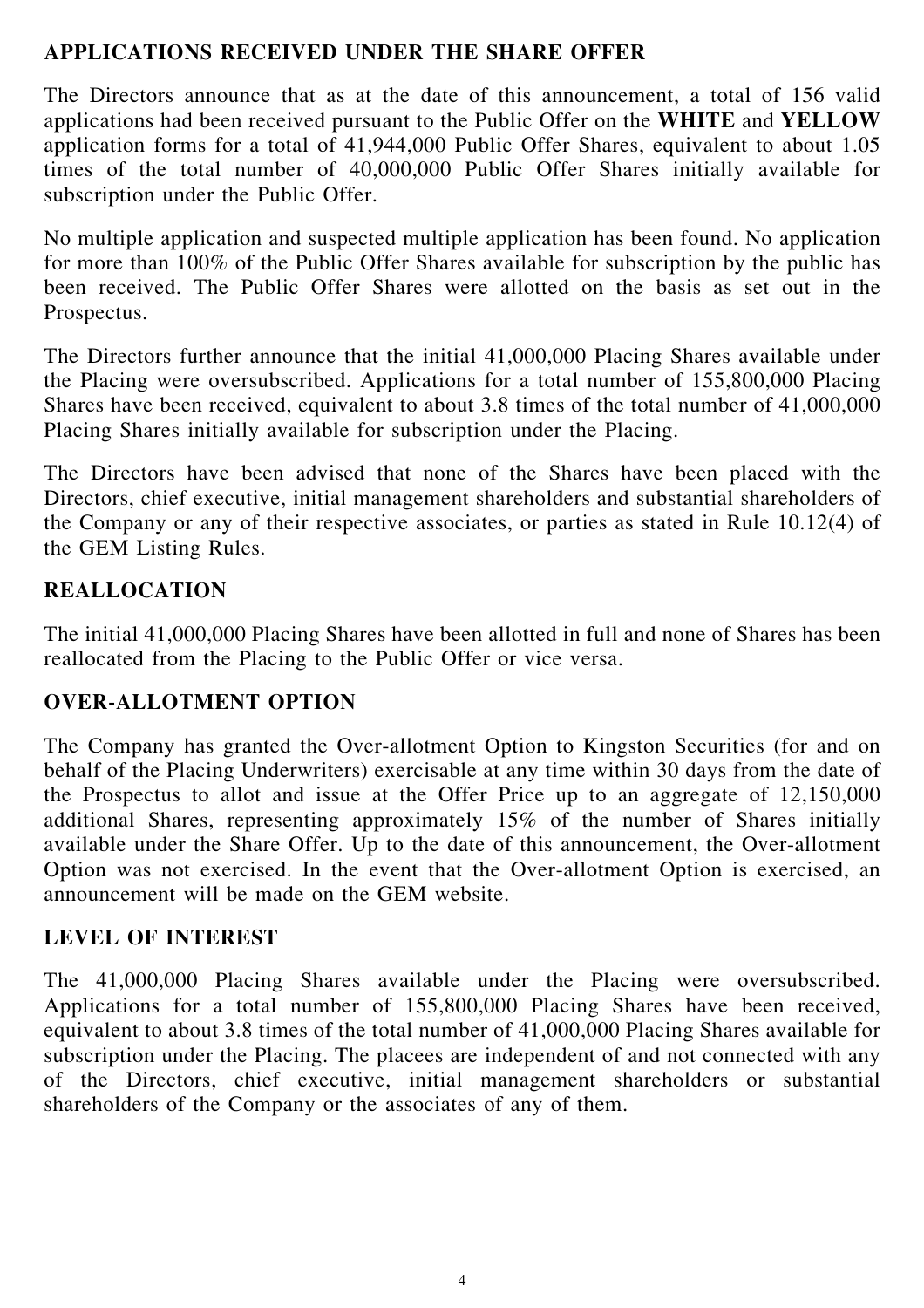The following table sets out the allocation of the 41,000,000 Shares under the Placing.

|                       | Aggregate<br>number of<br><b>Shares held</b><br>under the<br><b>Placing</b> | Approximate<br>percentage of<br>the Shares<br>under the<br><b>Placing</b> | Approximate<br>percentage of<br>shareholding<br>immediately<br>after<br>completion of<br>the Share<br><b>Offer</b> (Note) |
|-----------------------|-----------------------------------------------------------------------------|---------------------------------------------------------------------------|---------------------------------------------------------------------------------------------------------------------------|
| (i) Top placee        | 11,712,000                                                                  | 28.57%                                                                    | 2.93%                                                                                                                     |
| (ii) Top 5 placees    | 28,704,000                                                                  | 70.01%                                                                    | 7.18%                                                                                                                     |
| (iii) Top 10 placees  | 33,704,000                                                                  | 82.20%                                                                    | 8.43%                                                                                                                     |
| $(iv)$ Top 25 placees | 39,800,000                                                                  | 97.07%                                                                    | 9.95%                                                                                                                     |

The number of placees and their respective range of shareholding are as follows:

| Number of Shares under the Placing | Number of<br>placees | Approximate<br>percentage of<br>shareholding after<br>completion of the<br><b>Share Offer</b> (note) |
|------------------------------------|----------------------|------------------------------------------------------------------------------------------------------|
| 8,000 to 32,000                    | $\overline{0}$       | $0.00\%$                                                                                             |
| 32,001 to 56,000                   | 5                    | 0.04%                                                                                                |
| 56,001 to 80,000                   | 3                    | 0.05%                                                                                                |
| 80,001 to 200,000                  | 7                    | 0.26%                                                                                                |
| 200,001 to 320,000                 | 3                    | 0.19%                                                                                                |
| 320,001 to 600,000                 | 7                    | 0.62%                                                                                                |
| 600,001 to 1,200,000               | 9                    | 1.91%                                                                                                |
| 1,200,001 to 1,800,000             | 0                    | 0.00%                                                                                                |
| 1,800,001 to 2,000,000             | $\overline{2}$       | 1.00%                                                                                                |
| 2,000,001 or above                 | 3                    | 6.18%                                                                                                |
| <b>Total</b>                       | 39                   | $10.25\%$                                                                                            |

Note: The above percentage is calculated based on a total of 81,000,000 Offer Shares consisting 41,000,000 Placing Shares and 40,000,000 Public Offer Shares, and taking no account of any Shares which may fall to be issued pursuant to the exercise of the Over-allotment Option.

#### BASIS OF ALLOTMENT OF THE PUBLIC OFFER SHARES

A total of 40,000,000 Public Offer Shares have been conditionally allotted to 156 applicants.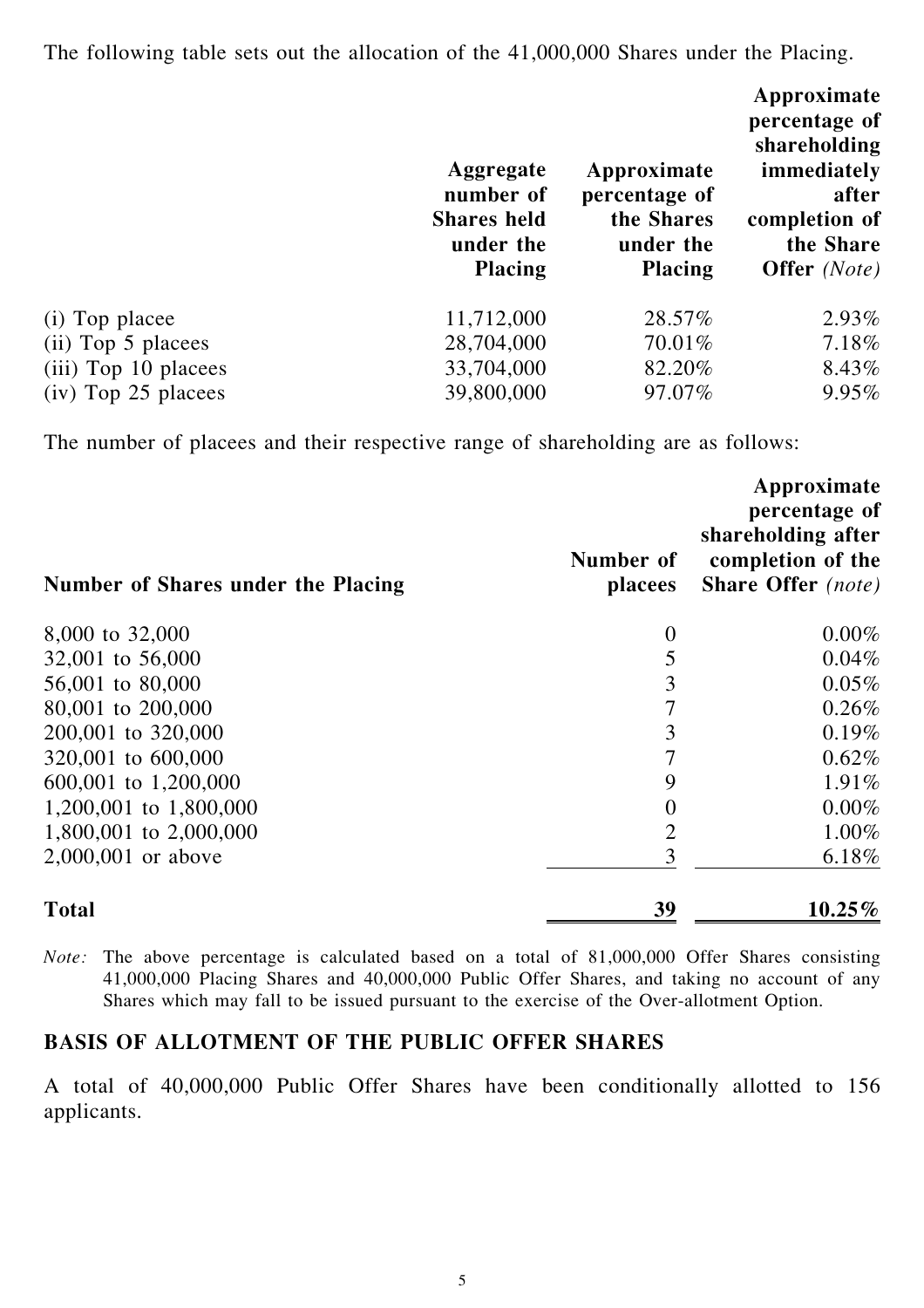Subject to the fulfilment of the conditions set out in the paragraph headed ''Conditions of the Share Offer'' in the section headed ''Structure and Conditions of the Share Offer'' of the Prospectus, valid applications made by the public on WHITE and YELLOW application forms will be allotted on the following basis:

| <b>Number of Public</b><br><b>Offer Shares</b><br>applied for | Number of<br>valid<br>applications | <b>Basis of allotment/ballot</b> | <b>Offer Shares</b><br>allotted | Approximate<br>percentage of<br>allotment based<br>on the total<br><b>Total Public number of Public</b><br><b>Offer Shares</b><br>applied for |
|---------------------------------------------------------------|------------------------------------|----------------------------------|---------------------------------|-----------------------------------------------------------------------------------------------------------------------------------------------|
| 8,000                                                         | 63                                 | 8,000                            | 504,000                         | 100                                                                                                                                           |
| 16,000                                                        | 15                                 | 16,000                           | 240,000                         | 100                                                                                                                                           |
| 24,000                                                        | 6                                  | 24,000                           | 144,000                         | 100                                                                                                                                           |
| 32,000                                                        | 4                                  | 32,000                           | 128,000                         | 100                                                                                                                                           |
| 40,000                                                        | 10                                 | 40,000                           | 400,000                         | 100                                                                                                                                           |
| 48,000                                                        | $\overline{4}$                     | 48,000                           | 192,000                         | 100                                                                                                                                           |
| 56,000                                                        | $\mathbf{1}$                       | 56,000                           | 56,000                          | 100                                                                                                                                           |
| 80,000                                                        | 12                                 | 80,000                           | 960,000                         | 100                                                                                                                                           |
| 120,000                                                       | 7                                  | 120,000                          | 840,000                         | 100                                                                                                                                           |
| 160,000                                                       | 11                                 | 160,000                          | 1,760,000                       | 100                                                                                                                                           |
| 200,000                                                       | 4                                  | 200,000                          | 800,000                         | 100                                                                                                                                           |
| 240,000                                                       | 1                                  | 240,000                          | 240,000                         | 100                                                                                                                                           |
| 280,000                                                       | $\mathbf{1}$                       | 280,000                          | 280,000                         | 100                                                                                                                                           |
| 320,000                                                       | 1                                  | 320,000                          | 320,000                         | 100                                                                                                                                           |
| 360,000                                                       | 3                                  | 360,000                          | 1,080,000                       | 100                                                                                                                                           |
| 600,000                                                       | $\mathbf{1}$                       | 600,000                          | 600,000                         | 100                                                                                                                                           |
| 1,000,000                                                     | $\overline{c}$                     | 1,000,000                        | 2,000,000                       | 100                                                                                                                                           |
| 1,200,000                                                     | $\overline{c}$                     | 1,200,000                        | 2,400,000                       | 100                                                                                                                                           |
| 1,800,000                                                     | $\mathbf{1}$                       | 1,800,000                        | 1,800,000                       | 100                                                                                                                                           |
| 2,000,000                                                     | $\overline{c}$                     | 2,000,000                        | 4,000,000                       | 100                                                                                                                                           |
| 3,600,000                                                     | $\mathbf{1}$                       | 3,600,000                        | 3,600,000                       | 100                                                                                                                                           |
| 4,000,000                                                     | $\mathbf{1}$                       | 4,000,000                        | 4,000,000                       | 100                                                                                                                                           |
| 5,200,000                                                     | 3                                  | 4,552,000                        | 13,656,000                      | 87.54                                                                                                                                         |
| Total                                                         | 156                                |                                  | 40,000,000                      |                                                                                                                                               |

White application form applicants were allotted 3,320,000 Shares and the Yellow application form applicants were allotted 36,680,000 Shares.

The Directors have confirmed that none of the employees of the Group have applied for or allotted any Shares under the Public Offer.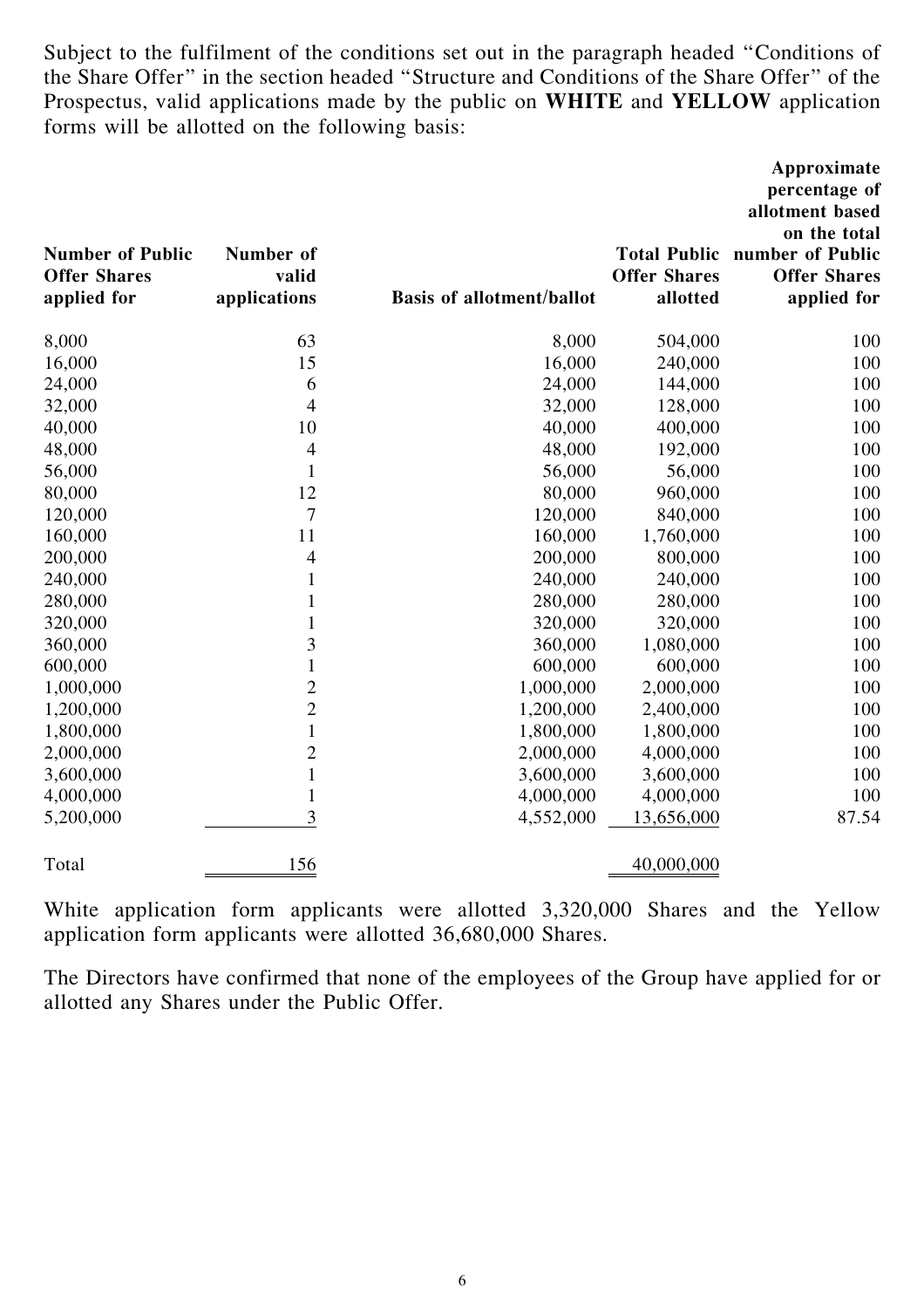## RESULTS OF APPLICATIONS MADE ON THE WHITE APPLICATION FORMS

The followings are the identification document numbers (where supplied) of wholly or partially successful applicants using the WHITE application forms and the corresponding number of Public Offer Shares allotted.

|                                       | No. of                 |
|---------------------------------------|------------------------|
|                                       | <b>Public Offer</b>    |
| <b>Identification document Number</b> | <b>Shares allotted</b> |
| A282088(1)                            | 200,000                |
| A864162(8)                            | 8,000                  |
| B256606(6)                            | 8,000                  |
| B352866(4)                            | 24,000                 |
| B629094(4)                            | 8,000                  |
| C235325(1)                            | 40,000                 |
| C395837(8)                            | 8,000                  |
| C425742(A)                            | 40,000                 |
| C494849(A)                            | 8,000                  |
| C546952(8)                            | 40,000                 |
| C576717(0)                            | 8,000                  |
| C640228(1)                            | 8,000                  |
| C655028(0)                            | 40,000                 |
| D015555(2)                            | 16,000                 |
| D056833(4)                            | 8,000                  |
| D127609(4)                            | 160,000                |
| D203712(3)                            | 200,000                |
| D243847(0)                            | 32,000                 |
| D257372(6)                            | 24,000                 |
| D260215(7)                            | 160,000                |
| D260561(A)                            | 8,000                  |
| D465318(2)                            | 320,000                |
| D479803(2)                            | 80,000                 |
| D489739(1)                            | 8,000                  |
| D492770(3)                            | 8,000                  |
| D633132(8)                            | 16,000                 |
| D637638(0)                            | 8,000                  |
| D698329(5)                            | 8,000                  |
| D701437(7)                            | 80,000                 |
| E377378(0)                            | 8,000                  |
| E611566(0)                            | 8,000                  |
| E668121(6)                            | 8,000                  |
| E720707(0)                            | 40,000                 |
| E722299(1)                            | 16,000                 |
| E782848(2)                            | 8,000                  |
| E807573(9)                            | 8,000                  |
| E825721(7)                            | 48,000                 |
| G000638(5)                            | 48,000                 |
| G130064(3)                            | 8,000                  |
|                                       |                        |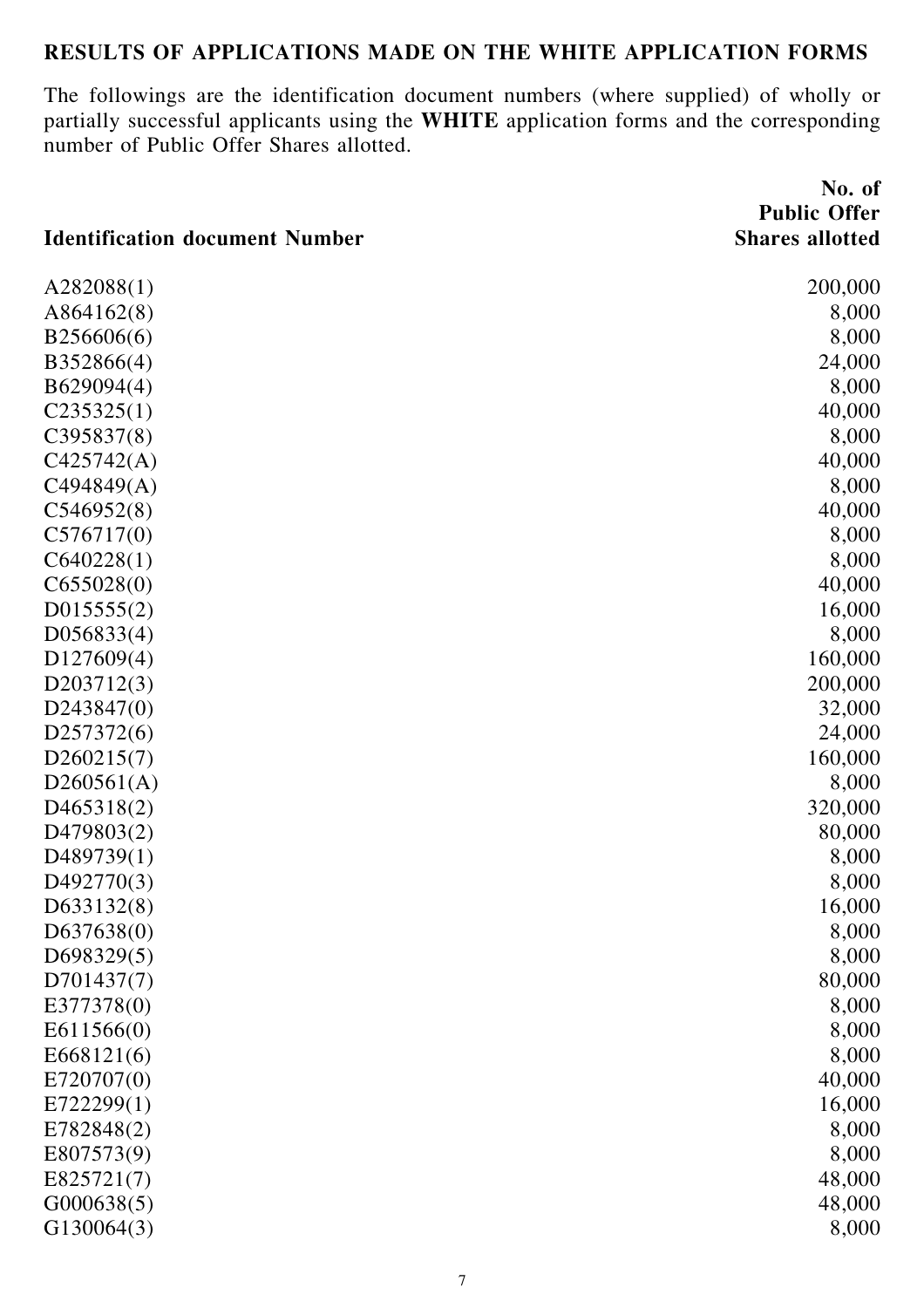### No. of Public Offer Shares allotted

## Identification document Number

| G414743(9) | 8,000     |
|------------|-----------|
| G448841(4) | 8,000     |
| G465425(A) | 8,000     |
| G571572(4) | 8,000     |
| G640774(8) | 24,000    |
| G678405(3) | 1,000,000 |
| G801794(7) | 8,000     |
| G806576(3) | 8,000     |
| H346275(9) | 8,000     |
| H346277(5) | 8,000     |
| H388445(9) | 80,000    |
| K012422(2) | 8,000     |
| K079117(2) | 80,000    |
| K099935(0) | 8,000     |
| K232255(2) | 8,000     |
| K349344(A) | 8,000     |
| K377589(5) | 8,000     |
| K380641(3) | 8,000     |
| K515416(2) | 8,000     |
| K597192(6) | 8,000     |
| K615780(7) | 8,000     |
| K653784(7) | 8,000     |
| K773747(5) | 8,000     |
| K888575(3) | 8,000     |
| K892329(9) | 8,000     |
| K924493(A) | 8,000     |
| P006512(2) | 8,000     |
| P456773(4) | 8,000     |
| P603829(1) | 120,000   |
| P882720(A) | 8,000     |
| V002008(7) | 24,000    |
| 07913488   | 16,000    |

## RESULTS OF APPLICATIONS MADE BY CCASS INVESTOR PARTICIPANTS USING YELLOW APPLICATION FORMS

No Public Offer Shares are wholly or partially allotted to applicants applying as CCASS Investor Participants under YELLOW application forms.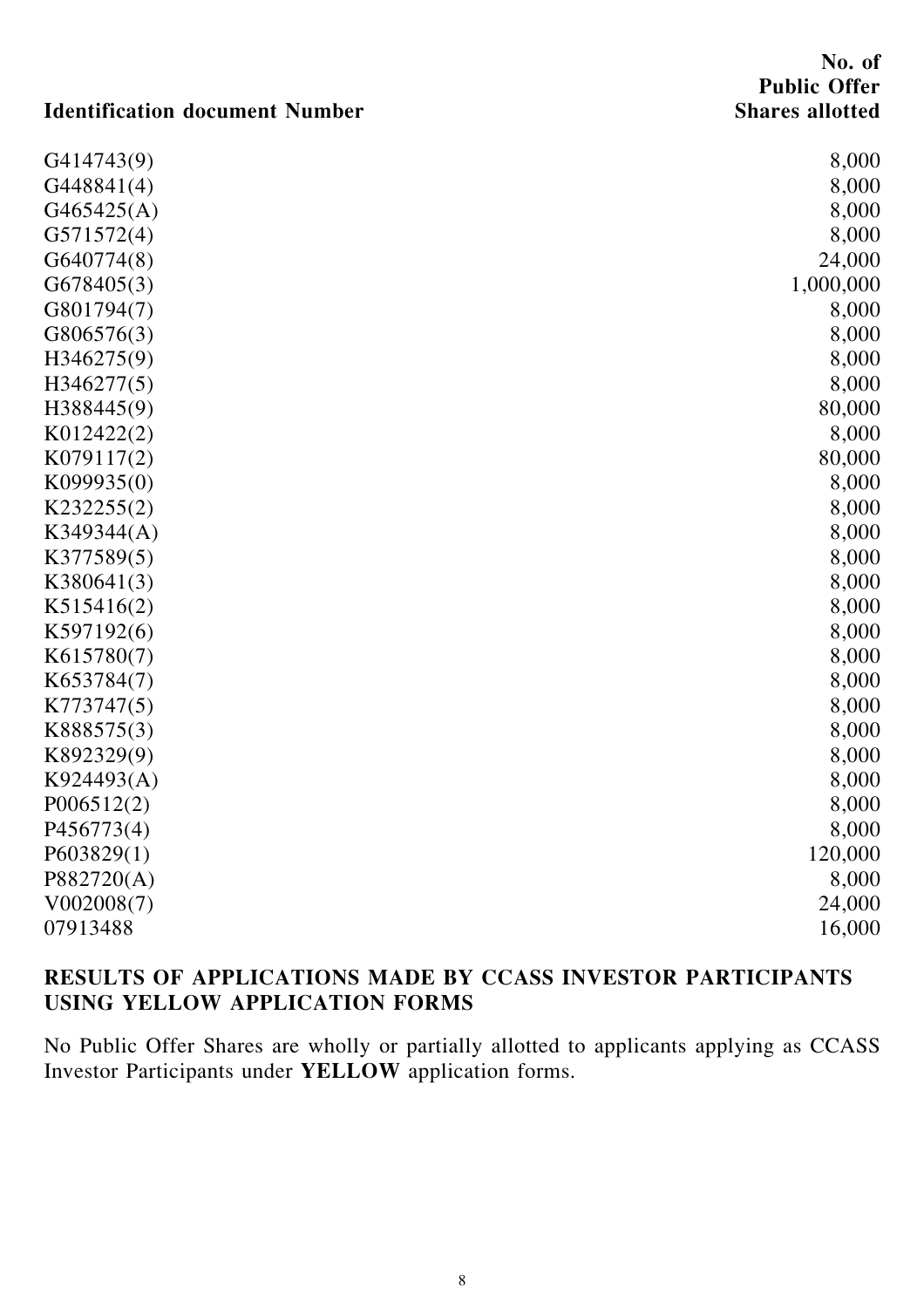#### COLLECTION/DESPATCH OF SHARE CERTIFICATES AND REFUND CHEQUES

Refund cheques in respect of partially unsuccessful applications and share certificates for wholly and partially successful applications on **WHITE** application forms applying for less than 1,000,000 Public Offer Shares or for 1,000,000 Public Offer Shares or more but have not indicated thereon that the applicants wish to collect share certificates and/or refund cheques (if any) in person are expected to be despatched by ordinary post to those entitled thereto to the address on the application form at their own risk on Thursday, 16th May, 2002. In addition, refund cheques for applications on YELLOW application form applying for less than 1,000,000 Public Offer Shares or for 1,000,000 Public Offer Shares or more but have not indicated thereon that the applicants wish to collect their refund cheques (if any) in person are expected to be despatched by ordinary post to those entitled thereto to the address on the application form at their own risk on Thursday, 16th May, 2002.

Applicants who have applied on WHITE application forms for 1,000,000 Public Offer Shares or more and have indicated in their application forms that they wish to collect their share certificates and/or refund cheques (if any) in person may collect their share certificates and/or refund cheques (if any) from Tengis Limited at 4th Floor, Hutchison House, 10 Harcourt Road, Central, Hong Kong. Applicants who have applied on YELLOW application forms for 1,000,000 Public Offer Shares or more and have indicated in their application forms that they wish to collect refund cheques in person may collect their refund cheques from Tengis Limited at the above address. The time and date for collection of share certificates and/or refund cheques are between 9: 00 a.m. to 1: 00 p.m. on Thursday, 16th May, 2002.

Applicants being individuals who opt for personal collection must not authorise any other person to make their collection on their behalf. Applicants being corporations who opt for personal collection must attend by their authorised representatives bearing letters of authorisation from their corporations stamped with the corporations' chops. Both individuals and authorised representatives (as the case may be) must produce at the time of collection evidence of identity acceptable to Tengis Limited. Any share certificates and refund cheques not collected within the above time and date will be despatched by ordinary post at the applicants' own risk shortly after the time specified for the collection on the date of despatch.

#### DEPOSIT OF SHARE CERTIFICATES INTO CCASS

For wholly or partially successful applicants using the YELLOW application forms who are allotted Public Offer Shares in the name of HKSCC Nominees Limited, the allotted Public Offer Shares will be deposited directly into CCASS for credit to their CCASS investor participant's stock accounts or their designated CCASS participant stock accounts as instructed by the applicants at the close of business on Thursday, 16th May, 2002 or, under contingent situation, on any other date as shall be determined by HKSCC or HKSCC Nominees Limited. Applicants applying through designated CCASS participants can check the number of Public Offer Shares allocated to them with their designated CCASS participants. Applicants applying as CCASS investor participants should check against the result published herein and report any discrepancies to HKSCC before 5: 00 p.m. on Thursday, 16th May, 2002 or such other date as shall be determined by HKSCC or HKSCC Nominees Limited. They can also check their new account balance via the ''CCASS Phone System'' or the ''CCASS Internet System'' on Friday, 17th May, 2002 (under the procedures